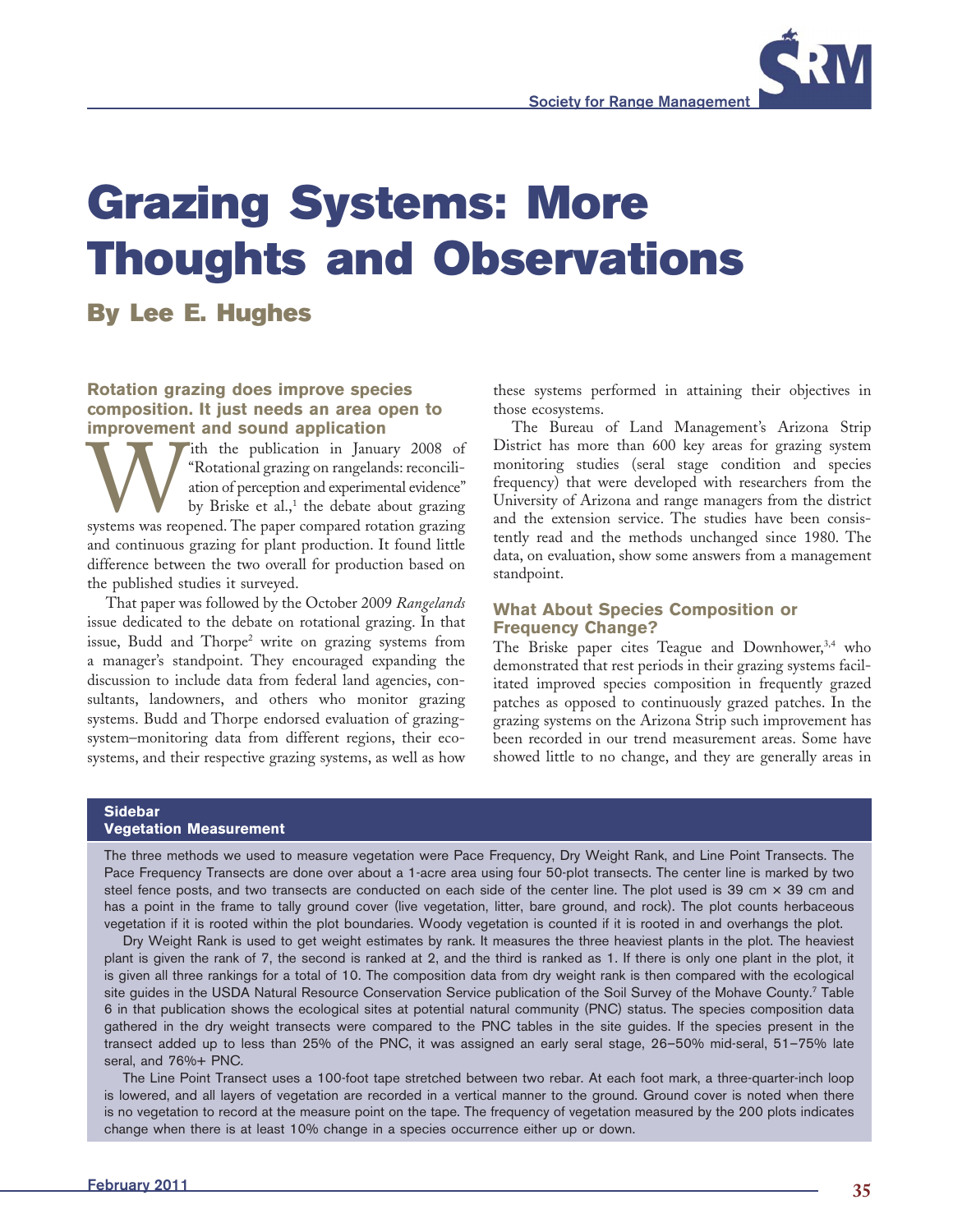

Figure 1. Plant species frequency trend at pasture, one key area in the Beaver Dam Slope Allotment. This key area is in a Limy Upland Deep 6-9-inch precipitation zone ecological site.

late seral and potential natural community stages, which leave little room for species composition change.

## **An Example of Little to No Change**

In 1968 a three-pasture deferred rotation grazing system was implemented on a Mojave Desert allotment—the Beaver Dam Slope Allotment. The allotment was grazed from November to June. In my 1982 *Rangelands* paper "A Grazing System in the Mohave Desert,"<sup>5</sup> the trend data showed loss of some species and gain of others from 1970 to 1980, but

little change occurred in the vegetation from the grazing system. From this experience, no other Mohave Desert allotments were put on grazing systems after 1980. The desert allotments remained on fall-to-spring season-long use.

Fifteen years later in 1995 (though actually it went into effect in 1999 because of legal appeals), all cattle were required to be moved off most Mohave Desert allotments on 15 March instead of 30 May, to satisfy critical habitat requirement for the desert tortoise, a listed threatened species. The 1995 decision held that all desert tortoise critical



Figure 2. Mormon Well Allotment Frequency Trend showing the number of plants per species. This allotment has been under season-long continuous grazing since regulated grazing began on public lands. This key area is in a Limy Upland Deep 6–9 inch precipitation zone ecological site. Table 1 shows species frequency.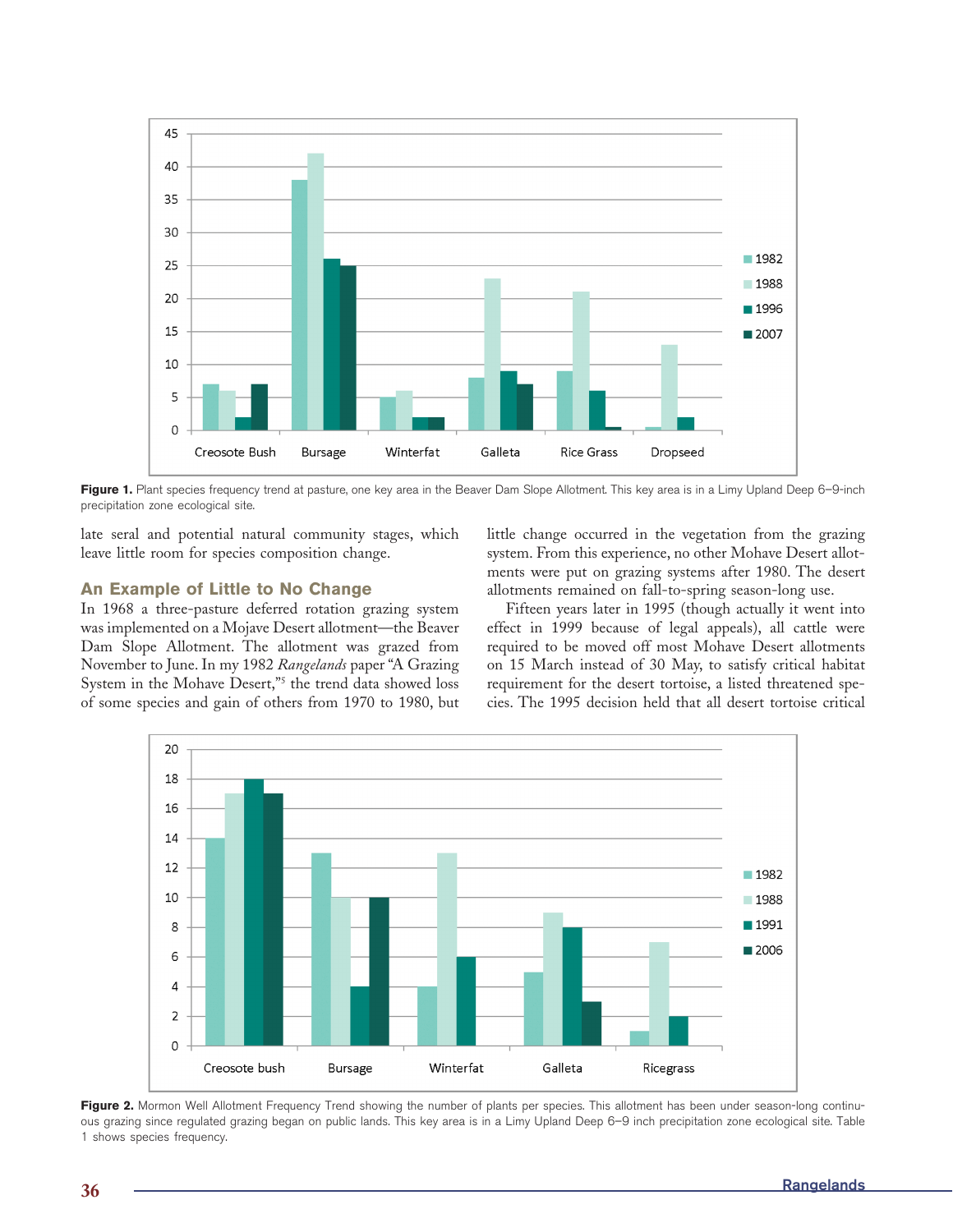| <b>Table 1. Ecological site</b>                                                                                      |                                                              |                                                     |                                                   |                                                            |                                                             |  |  |  |  |
|----------------------------------------------------------------------------------------------------------------------|--------------------------------------------------------------|-----------------------------------------------------|---------------------------------------------------|------------------------------------------------------------|-------------------------------------------------------------|--|--|--|--|
| <b>Ecological seral</b><br>stage                                                                                     | <b>Current composition</b><br>2007 Beaver Dam<br>weight data | <b>Current composi-</b><br>tion 2006 Mormon<br>Well | <b>Limy Upland</b><br>Deep 6-9-inch<br>site guide | Total score: 56,<br>late seral stage,<br><b>Beaver Dam</b> | Total score: 64,<br>late seral stage,<br><b>Mormon Well</b> |  |  |  |  |
| Creosote bush                                                                                                        | 14                                                           | 40                                                  | 30                                                | 14                                                         | 30                                                          |  |  |  |  |
| <b>Bursage</b>                                                                                                       | 50                                                           | 48                                                  | 30                                                | 30                                                         | 30                                                          |  |  |  |  |
| cactus                                                                                                               | 7                                                            | $\Omega$                                            | $\Omega$                                          | $\Omega$                                                   | $\Omega$                                                    |  |  |  |  |
| Turpentine bush                                                                                                      | $\Omega$                                                     | $\Omega$                                            | $\overline{2}$                                    |                                                            | $\Omega$                                                    |  |  |  |  |
| Ratany (Krameria<br>grayi)                                                                                           | 5                                                            | $\overline{2}$                                      | 3                                                 | 3                                                          | $\overline{2}$                                              |  |  |  |  |
| Big galleta grass                                                                                                    | 16                                                           | 7                                                   | $\overline{2}$                                    | $\overline{2}$                                             | $\overline{2}$                                              |  |  |  |  |
| Indian rice grass                                                                                                    | $\overline{2}$                                               | $\Omega$                                            | $\overline{2}$                                    | $\overline{2}$                                             | $\Omega$                                                    |  |  |  |  |
| Tea (Ephedra<br>nevadensis)                                                                                          | $\overline{2}$                                               | $\Omega$                                            | 3                                                 | $\overline{2}$                                             | $\Omega$                                                    |  |  |  |  |
| Based on Natural Resources Conservation Service Soil Survey of Shivwits Area Arizona Part of Mohave County? Data are |                                                              |                                                     |                                                   |                                                            |                                                             |  |  |  |  |

Area, Arizona, Fart of Mohave weight based to determine seral stage because seral stage is based on composition as opposed to frequency data.

habitat would have grazing from October to 15 March, rather than to 30 May. So with a very short grazing period both allotments receive only winter use. The Beaver Dam Allotment still rotates the cattle, but it occurs with one or two pastures being grazed each winter rather than all three; the other one or two are rested from grazing.

Figure 1 shows change through the years in the Beaver Dam Slope Allotment since 1980. The trend of the vegetation is related to the wetter weather in the 1980s and 1990s and the drier years in the 2000s. Big galleta grass (*Pleuraphis rigida*) and Indian rice grass (*Achnatherum hymenoides*) showed increases in the 1980s and early 1990s and then in

| Table 2. Grazing systems schematics of Beaver Dam and Clayhole allotments |                   |                |          |               |  |  |  |
|---------------------------------------------------------------------------|-------------------|----------------|----------|---------------|--|--|--|
| <b>Beaver Dam Slope Allotment Grazing System</b>                          |                   |                |          |               |  |  |  |
| 1974-1995*                                                                | <b>November 1</b> | March 1        | April 15 | <b>May 30</b> |  |  |  |
| Pasture 1                                                                 | Graze             | <b>Rest</b>    |          |               |  |  |  |
| Pasture 2                                                                 | <b>Rest</b>       | Graze          |          |               |  |  |  |
| Pasture 3                                                                 | <b>Rest</b>       |                | Graze    |               |  |  |  |
| <b>After 1995†</b>                                                        | <b>November 1</b> |                |          | March 15      |  |  |  |
| Pasture 1                                                                 | Graze             |                |          |               |  |  |  |
| Pasture 2 & 3                                                             | Rest              |                |          |               |  |  |  |
| <b>Clayhole Grazing System to 1993</b>                                    |                   |                |          |               |  |  |  |
| North Unit‡                                                               | <b>January 1</b>  | March 1        |          |               |  |  |  |
| Pasture 1                                                                 | Rest              | Graze          |          |               |  |  |  |
| Pasture 2                                                                 | Graze             |                |          |               |  |  |  |
| Pasture 3                                                                 | Rest              |                |          |               |  |  |  |
| South Unit§                                                               | <b>January 1</b>  | <b>March 1</b> |          | December 31   |  |  |  |
| Pasture 1                                                                 | Rest              | Graze          |          |               |  |  |  |
| Pasture 2                                                                 | Graze             |                |          |               |  |  |  |
| Pasture 3                                                                 | Graze             |                |          |               |  |  |  |
| Pasture 4                                                                 | Graze             |                |          |               |  |  |  |
| Pasture 5                                                                 | Graze             |                |          |               |  |  |  |
| Pasture 6                                                                 | Rest 1 year       |                |          |               |  |  |  |
|                                                                           |                   |                |          |               |  |  |  |

**\*** Repeat cycle every three years. Each pasture receiving rest and graze as shown above over a three-year cycle.

† Pasture 1 is grazed one year and rested the next. Pastures 2 and 3 are grazed alternate year of Pasture 1 and rested alternate year of Pasture 1.

‡ Each pasture receives each rest-graze treatment once every three years.

§ Each pasture over a six-year period received each rest graze treatment as shown above.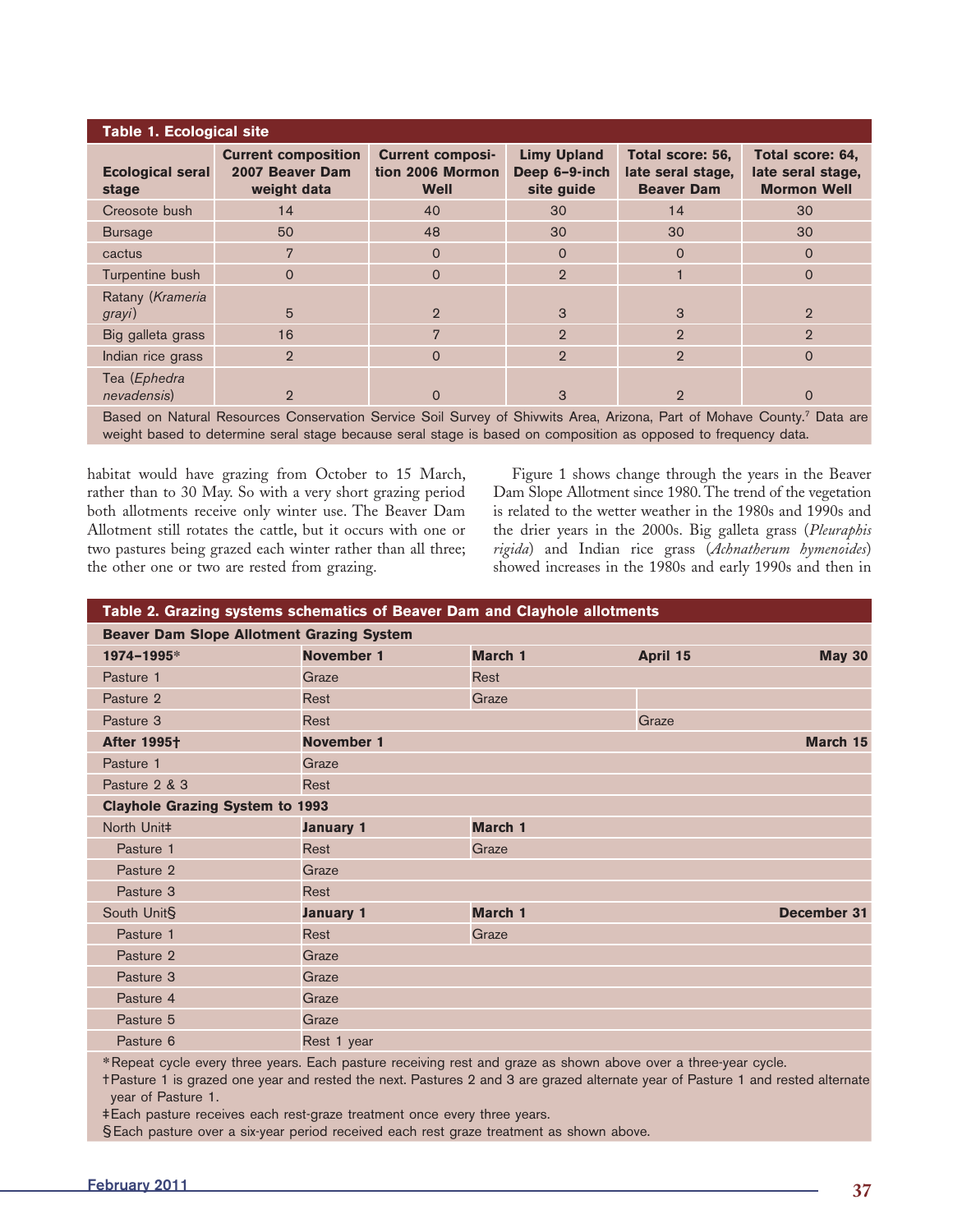

Figure 3. Inside the South Exclosure built in 1950. Four line point transects data are shown in total. This shows the number of plants of the listed plants occurring along the four 100-foot tapes where vegetation at each foot mark that was encountered in the three-fourths-inch loop placed at each foot mark. No grazing since 1950.

the 2000s showed decreases. The shrubs and forbs showed similar increases and decreases.

Next to this allotment is the Mormon Well Allotment on the same ecological site. The frequency trend as shown in Figures 1 and 2 is similar, though the big galleta grass and Indian rice grass did not show similar increases, as in Beaver Dam Slope Allotment, in the 1980s and 1990s. This could be the result of the rest periods in the Beaver Dam Slope Allotment, allowing an increase of galleta and Indian rice grass frequency; however, the drought in the 2000s

lowered the frequency in both allotments to similar levels even with rest and light grazing utilization levels.

Utilization in the subject key area in Mormon Well on galleta, winterfat (*Krascheninnikovia lanata*), Indian rice grass, and tea (*Ephedra nevadensis*) ranged from 2% to 54% from 1982 to 2010. Utilization on the same species in the Beaver Dam Slope key area ranged from 2% to 44% from 1982 to 2010.

Ecological Site Guides became available from the Natural Resource Conservation Service in the late 1990s and showed



Figure 4. Outside the exclosure under rest rotation grazing to 1993. After 1993 on best pasture rotation. Pace frequency plant species data. Note change in winterfat and four wing saltbush in 2005.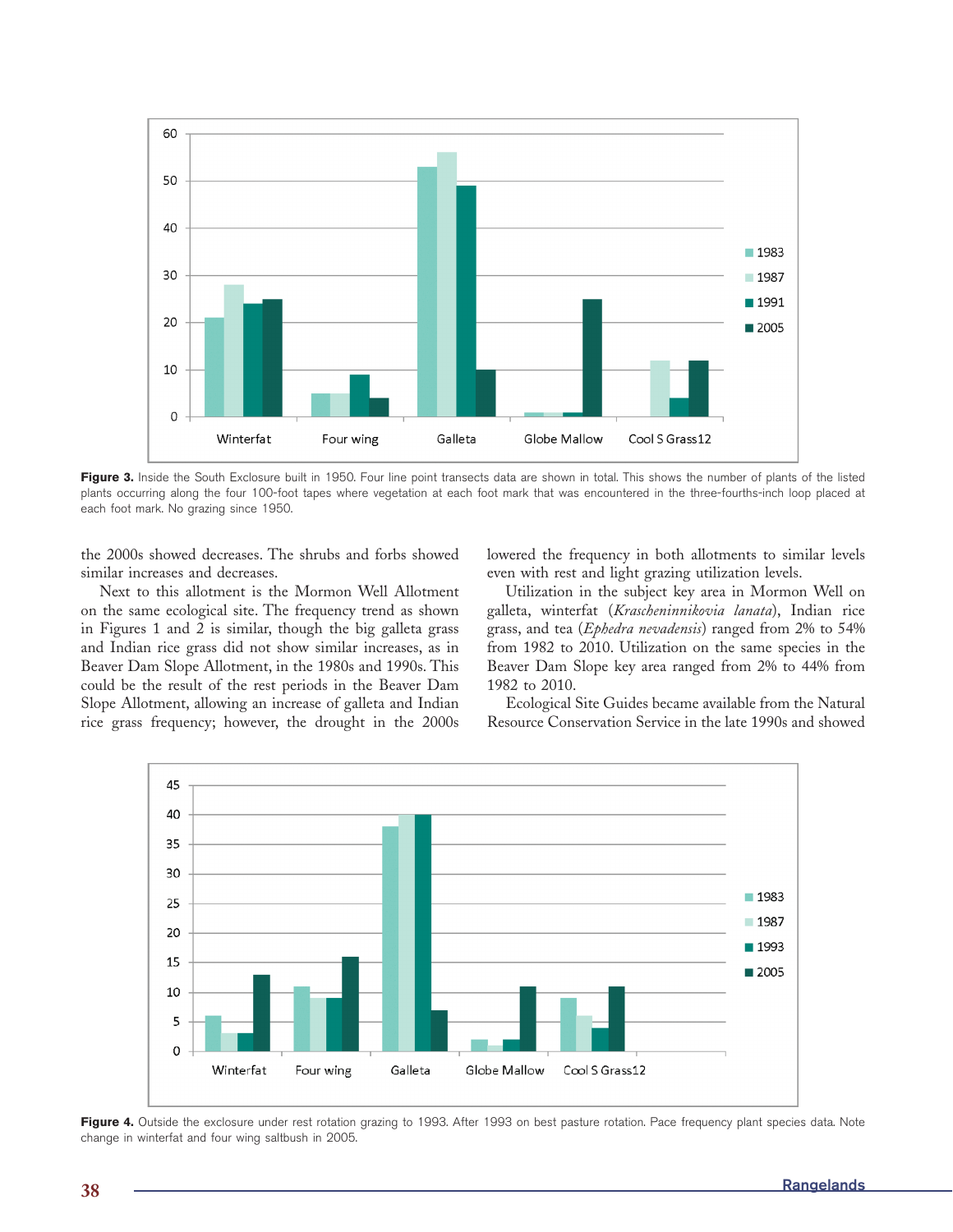

**Figure 5.** Outside the exclosure in the Clayhole Allotment under continuous grazing to 1968. After 1968, under rest rotation grazing. Four line-point transects. Little browse and no cool season grasses.

that the ecosystem in the Beaver Dam Slope and Mormon Well allotments were in the late seral stage (Table 1). The grazing system and the continuous use from November to June did little to alter the late seral stage.

Our conclusion from these systematic studies and observations is that there was little to no difference between the two allotments, and it appears the grazing system did not allow any permanent change or increase in the forage species over the fall-to-spring season-long grazing. Weather, as opposed to the grazing system, was the major influence.

# **A Grazing System Doing What It Is Supposed to Do**

The Clayhole Allotment had a rest rotation grazing system implemented in 1968. The system had six pastures in the south unit and three pastures in the north unit. The graze cycle in the south unit, on any one year, had grazing in a six-year cycle. Cattle would graze four pastures for four years, and one pasture was rested each for a year and a half. One pasture was grazed for half a year. The north unit, in any one year, had one pasture rested a year and a half, one was grazed half a year, and one was grazed for a year (Table 2). After 1993, when heavy utilization problems manifested themselves in the allotment, especially around the South Exclosure in the Little Clayhole pasture, the system was changed to the best pasture system. In this system, cattle were moved on 40% utilization levels and taken to a pasture



**Figure 6.** Outside the exclosure under rest rotation grazing to 1993. After 1993 on best pasture rotation. Pace frequency data, 200 plots each in each transect.

that looked, and studies showed, to be in best forage condition. The South Exclosure and the pasture it occurs in was the catalyst for change in management over the whole allotment. The use period in each pasture according to actual use records show one- to three-month use periods as opposed to one to four years (Clayhole Studies File 2010).

The problems of heavy utilization showed its impacts around the South Exclosure. Winterfat and fourwing salt bush (*Atriplex canescens*) showed a significantly higher frequency in the exclosure, which had not had grazing since 1950. The difference was evident visually and in the data (Figs. 3 and 4). In 1993, after several readings, a difference persisted through the 1980s and into the 1990s in the winterfat and fourwing between outside and inside the exclosure.6 It was felt by all participants that we could match the quantity of browse outside the exclosure, under a grazing system with lower utilization, to that under almost 50 years of rest.

#### **Some Old Transects**

Four line point transects done in and outside the exclosure in 1952, 1953, and 1991 found more galleta grass, winterfat, and fourwing in the exclosure than under grazing. No cool season grasses were found in the transects in the exclosure or outside under grazing. The cool season grass was there but had very low occurrence.

| Table 3. Precipitation tables for Clayhole and Beaver Dam allotments |                                        |                                          |                                        |                                          |  |  |  |  |  |  |
|----------------------------------------------------------------------|----------------------------------------|------------------------------------------|----------------------------------------|------------------------------------------|--|--|--|--|--|--|
|                                                                      |                                        | <b>Clayhole Allotment</b>                | <b>Beaver Dam Slope Allotment</b>      |                                          |  |  |  |  |  |  |
|                                                                      | <b>Precipitation range</b><br>(inches) | <b>Average precipitation</b><br>(inches) | <b>Precipitation range</b><br>(inches) | <b>Average precipitation</b><br>(inches) |  |  |  |  |  |  |
| 1980-1989                                                            | $5.54 - 13.66$                         | 9.5                                      | $5.54 - 11.51$                         | 7.9                                      |  |  |  |  |  |  |
| 1990-1999                                                            | $4.2 - 15$                             | 10.7                                     | $3.63 - 12.68$                         | 7.9                                      |  |  |  |  |  |  |
| 2000-2009                                                            | $3.63 - 9$                             | 6.69                                     | $2.07 - 11.89$                         | 6.17                                     |  |  |  |  |  |  |